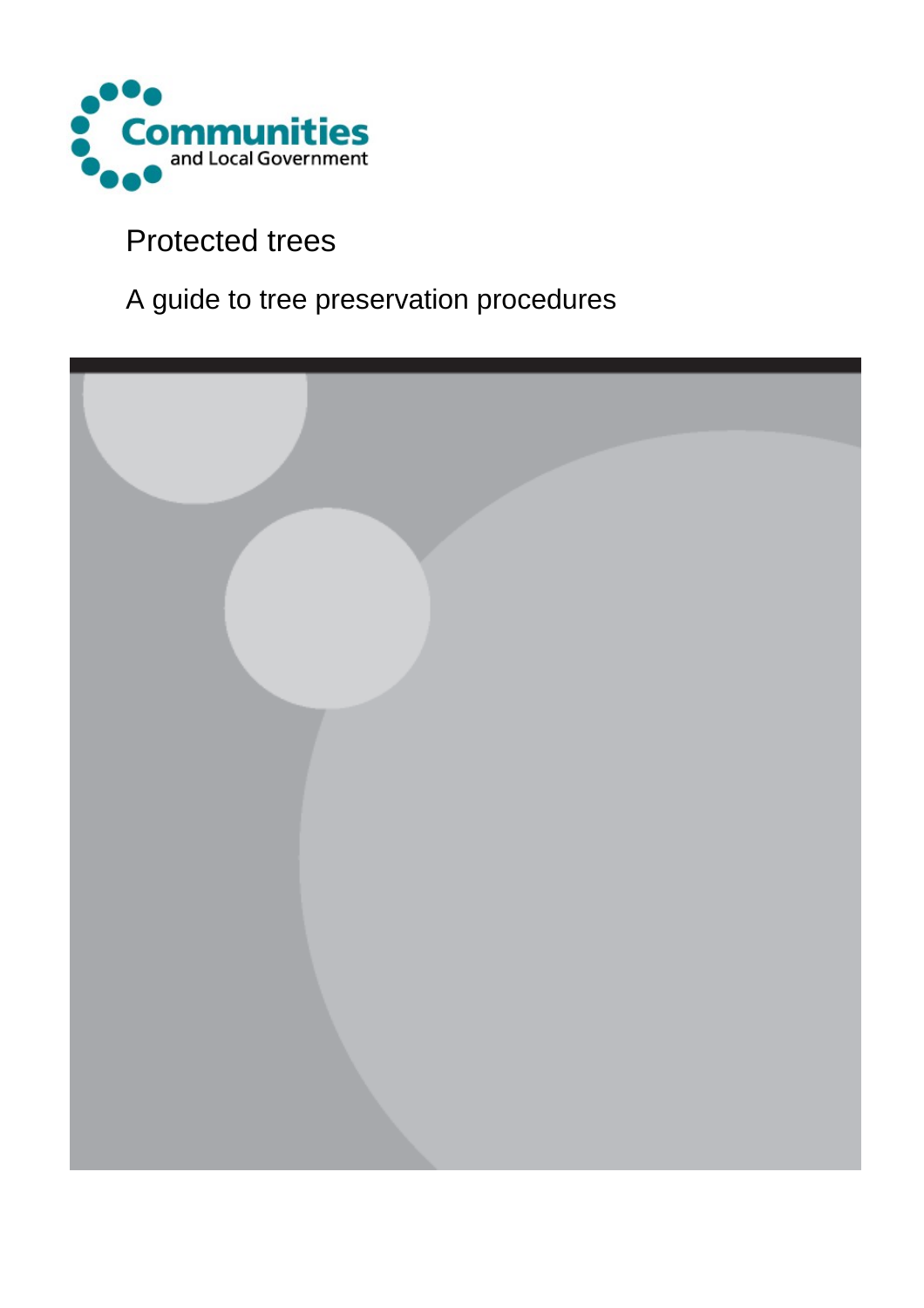

## Protected trees

A guide to tree preservation procedures

April 2012 Department for Communities and Local Government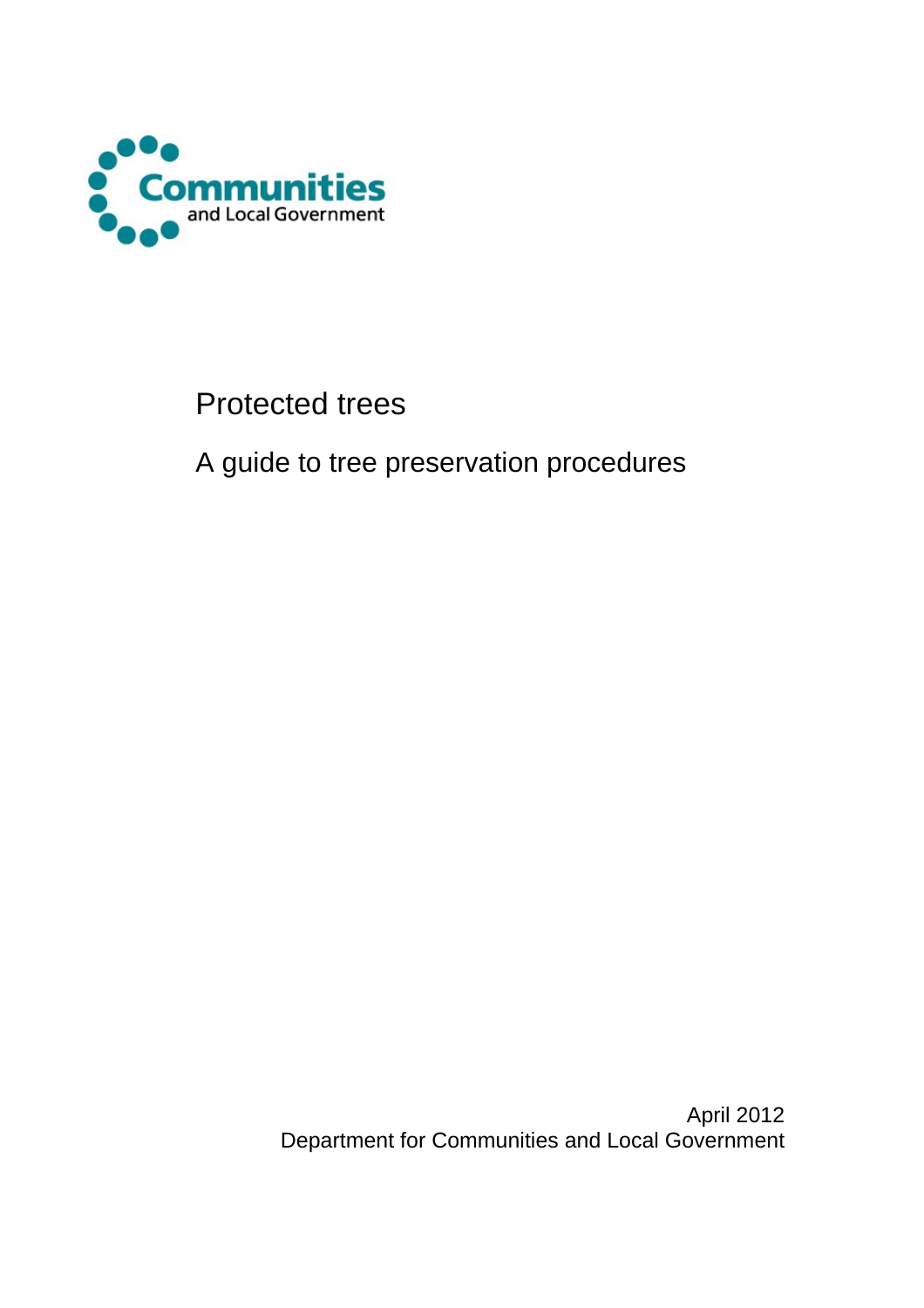*© Crown copyright, 2012* 

*Copyright in the typographical arrangement rests with the Crown.*

You may re-use this information (not including logos) free of charge in any format or medium, under the terms of the Open Government Licence. To view this licence, visit <http://www.nationalarchives.gov.uk/doc/open-government-licence/> or write to the Information Policy Team, The National Archives, Kew, London TW9 4DU, or e-mail: [psi@nationalarchives.gsi.gov.uk.](mailto:psi@nationalarchives.gsi.gov.uk)

This document/publication is also available on our website at www.communities.gov.uk

Any enquiries regarding this document/publication should be sent to us at:

Department for Communities and Local Government Eland House Bressenden Place London SW1E 5DU Telephone: 030 3444 0000

April, 2012

ISBN: 978-1-4098-3443-4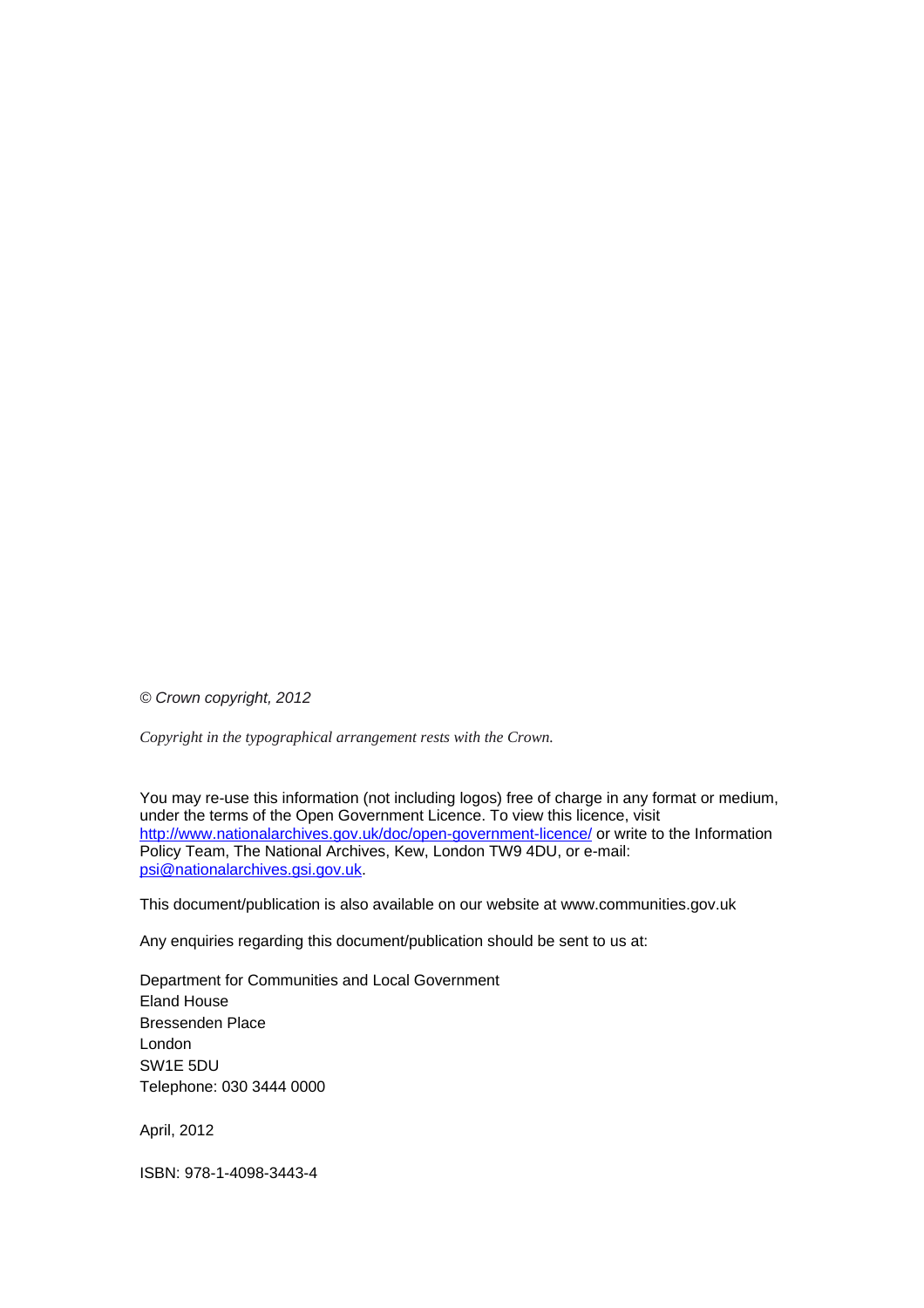## Protected trees:

## A guide to tree preservation procedures

## **Introduction**

This leaflet is written for tree owners, their neighbours and local community groups, and answers some of the most common questions about tree preservation procedures in England. It is for information only and you should consult a solicitor if you are unsure of your legal rights or obligations.

**Please note that new tree preservation legislation came into force on 6 April 2012 which affects all existing and new tree preservation orders. This leaflet updates the leaflet published in 2010, which is now cancelled.** 

### **Questions and answers**

#### **1. What is a tree preservation order?**

It is a written order made by a local planning authority (e.g. a borough, district or unitary council or a national park authority) which, in general, makes it an offence to cut down, top, lop, uproot, wilfully damage or wilfully destroy a tree protected by that order without the authority's permission.

#### **2. What is the purpose of a tree preservation order?**

To protect trees which bring significant amenity benefit to the local area. This protection is particularly important where trees are under threat.

#### **3. What type and species of trees can a tree preservation order protect?**

All types, but not hedges, bushes or shrubs. An order can protect anything from a single tree to all trees within a defined area or woodland. Any species can be protected, but no species is automatically protected by a tree preservation order.

#### **4. How can I find out if a tree is protected by a tree preservation order?**

Contact the local planning authority. Details of tree preservation orders will be available for inspection at its offices.

An official search of the local land charges register can also be made before you buy a property. This should reveal the existence of an order and whether a property is in a conservation area (see question 18). Make sure your legal adviser tells you if any trees are protected.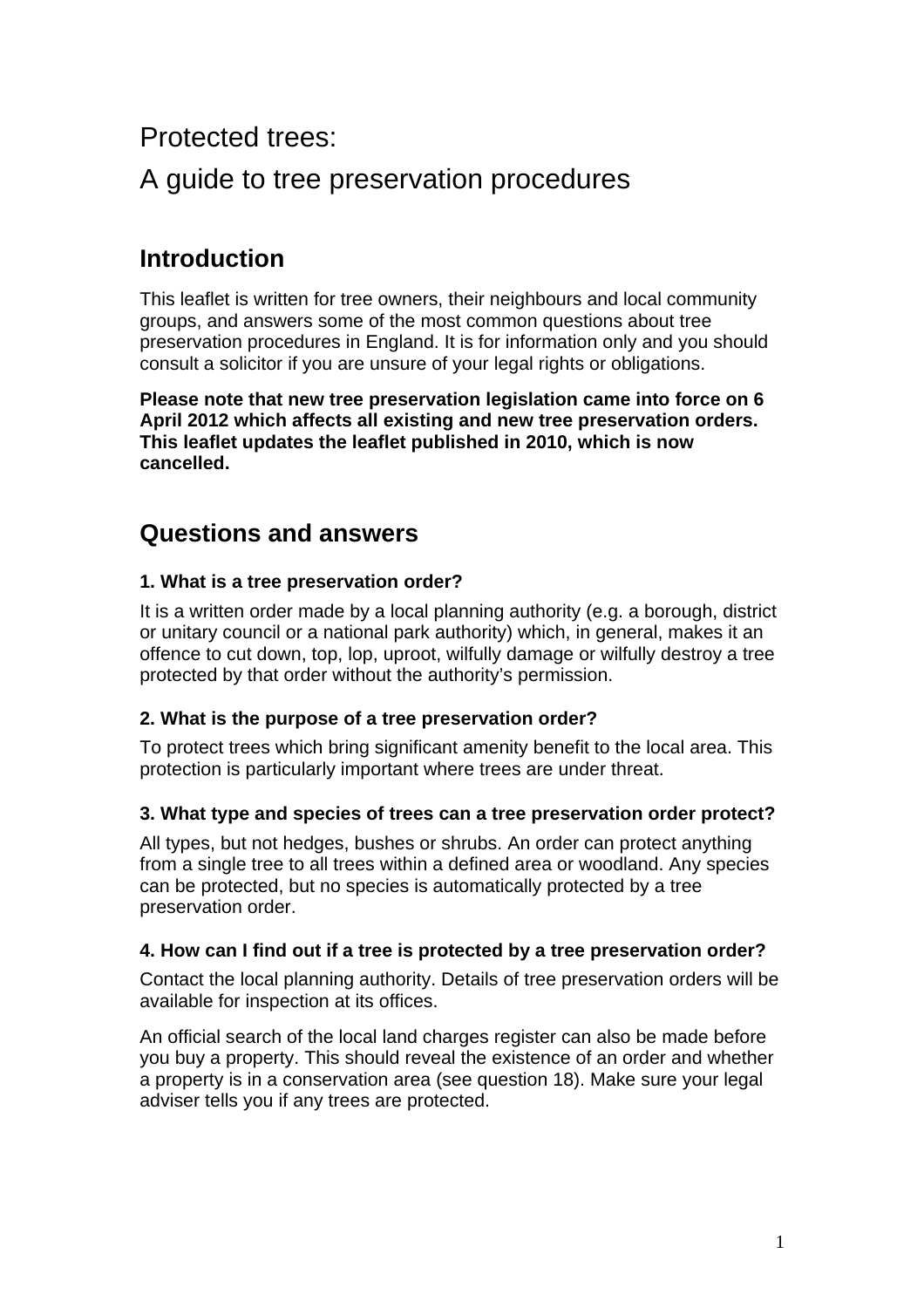#### **5. If I see work being carried out on a protected tree, how can I find out if the owner has permission?**

Check with the local planning authority, which will have a register of applications and decisions that you can look at.

#### **6. There are trees which I think should be protected by a tree preservation order. What can I do?**

Contact the local planning authority, giving details of the trees and the reasons why you think the trees should be protected.

#### **7. When does a tree preservation order come into effect?**

Provisional protection comes into effect as soon as the local planning authority makes the order. The authority will then need to confirm the order to provide long-term protection.

#### **8. How will I know when a local planning authority makes a tree preservation order?**

The authority will write to those who may have a right to work on the tree, generally the tree owner and sometimes others, such as tenants and neighbours. Copies of new orders are also available for inspection at the planning authority's offices.

#### **9. How can I object to or express support for a new tree preservation order?**

Write to the local planning authority within the period it allows for comment (usually 28 days), identifying the tree or trees in question and giving your reasons.

The authority will take your comments into account when deciding whether or not to confirm the order. The authority can also modify an order when it confirms it, for example to exclude some of the trees.

#### **10. Does the local planning authority become responsible for looking after protected trees?**

No. Owners remain responsible for trees covered by tree preservation orders, their condition and any damage they may cause. But the authority's permission is usually required before any work is carried out to the trees (see questions 11-14).

The authority may be able to offer help and advice on how the trees should be managed.

#### **11. What if I want to work on a tree covered by a tree preservation order?**

Apart from special exceptions (see questions 13-15) you (or your agent) must seek permission from the local planning authority by submitting a standard application form to it. The form is available from the Planning Portal (www.planningportal.gov.uk) or the authority. It is important to clearly specify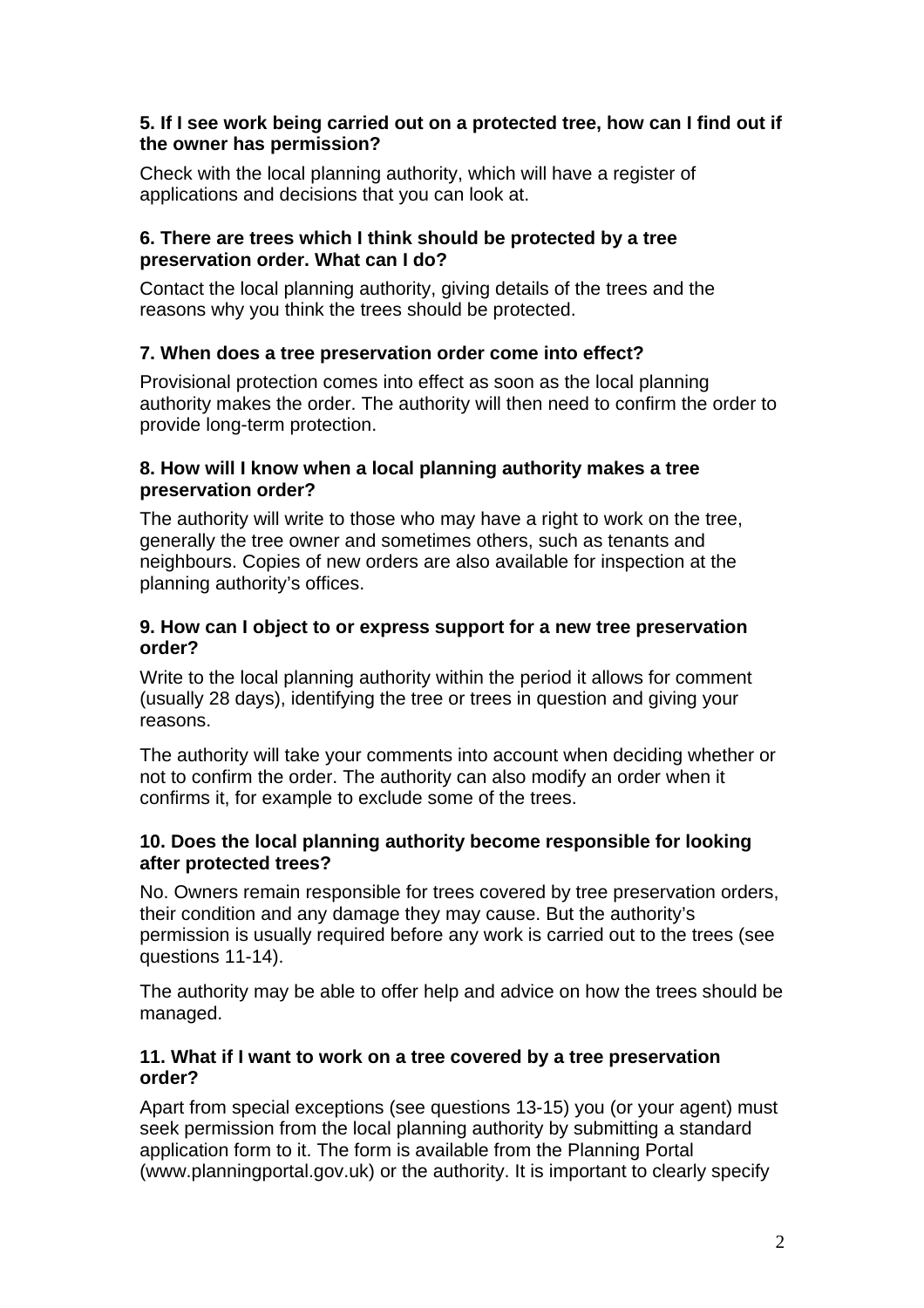the work you want done and provide information to support your case (such as professional advice on the health of the tree and, in cases of alleged subsidence, professional evidence on the soil, the structure affected and the tree).

Before making an application you may find it helpful to consult a tree surgeon or arboricultural consultant to help you clarify what you need to do. Information on selecting a tree expert can be found at www.treecare.info/findanarb.

You may also find it helpful to refer to the local planning authority's website for information on tree protection in the local area.

#### **12. Do I need a Forestry Commission felling licence to fell protected trees?**

You do not need a licence to fell trees in gardens**.** However, for trees outside of gardens, you may need to apply to the Forestry Commission for a felling licence, whether or not they are covered by a tree preservation order.

You can find out more about felling licences from the Forestry Commission (see *Further information* at the end of this leaflet).

#### **13. Do I always need the local planning authority's permission to work on a tree covered by a tree preservation order?**

Yes, except for:

- 1) cutting down trees in accordance with one of the Forestry Commission's grant schemes, or where the Commission has granted a felling licence (see question 12);
- 2) cutting down or pruning a tree:
	- which presents an urgent and serious safety risk however you must give written notice (by letter or email) of the proposed work to the local planning authority as soon as practicable after the work becomes necessary;
	- which is dead however you must give at least five working days written notice (by letter or email) of the proposed work to the local planning authority;
	- which is directly in the way of development that is about to start for which detailed planning permission has been granted (see questions 20 and 21);
	- in a commercial orchard, or pruning fruit trees in accordance with good horticultural practice;
	- to prevent or control a legal nuisance (you may find it helpful to check first with a solicitor);
	- in line with an obligation under an Act of Parliament;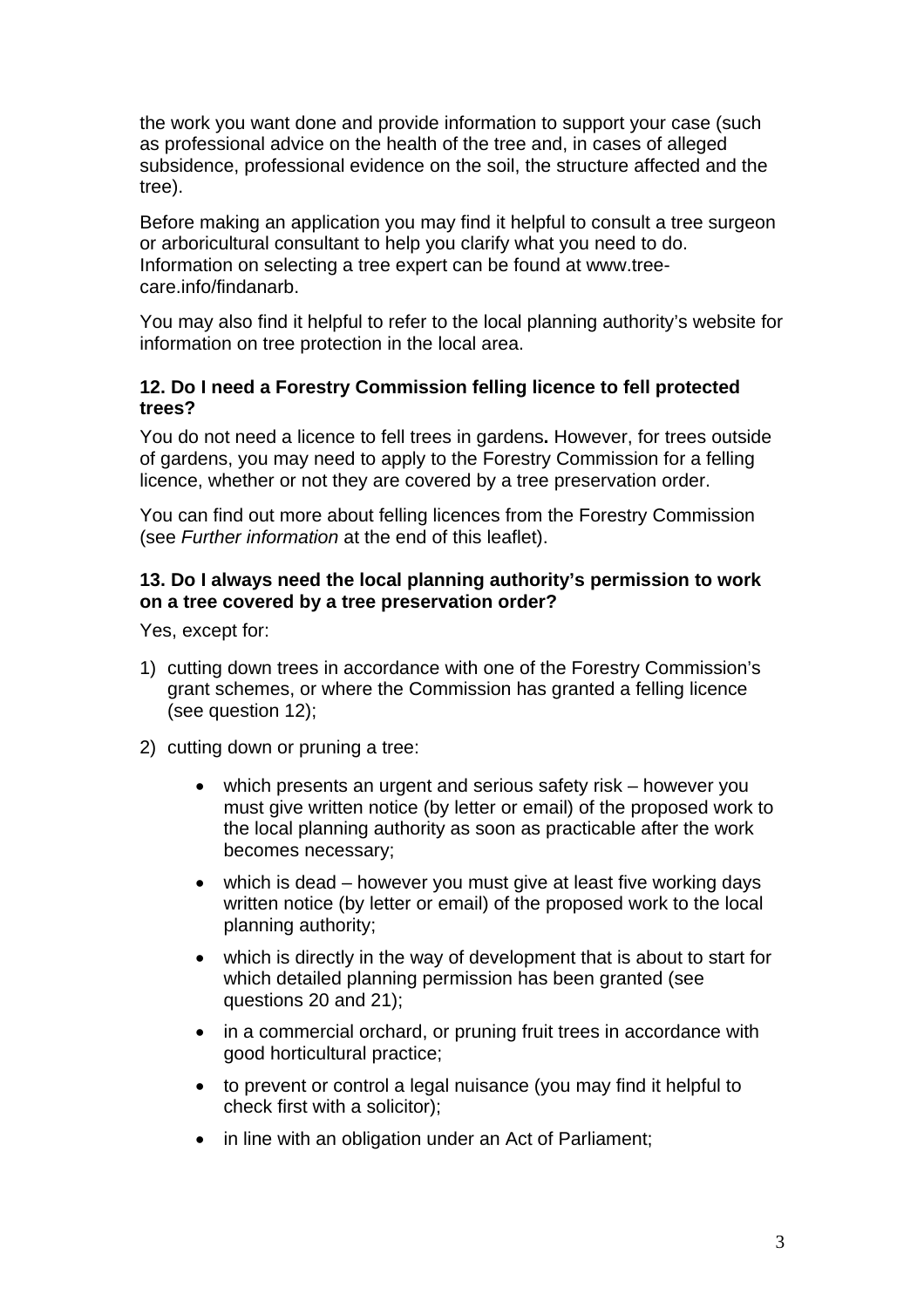- by or at the request of certain organisations listed in the regulations (see Further information at the end of this leaflet).
- 3) removing dead branches from a living tree

If you are in any doubt about what needs permission, check with the local planning authority (see question 14).

#### **14. What happens if I carry out work on a protected tree without permission?**

If you deliberately destroy a protected tree, or damage it in a manner likely to destroy it, **you could be liable to an unlimited fine**. You could also be fined if you cause or permit such work. Other offences can lead to fines of up to £2,500.

#### **15. When will I have to plant a replacement tree?**

You will have to replant:

- 1) if you cut down or destroy a protected tree:
	- in breach of a tree preservation order, or
	- because the tree is dead or dangerous;
- 2) if the local planning authority gives you permission to cut down a protected tree but makes replanting a condition of its consent;
- 3) in most cases where the Forestry Commission grants a felling licence.

Local planning authorities have legal powers to ensure that you plant a replacement tree when required.

#### **16. What if my application to carry out work under a tree preservation order is refused, or I object to the conditions imposed by the local planning authority?**

You can appeal to the Secretary of State for Communities and Local Government in writing within 28 days of receiving the local planning authority's decision. The authority will give you the address. The Secretary of State may allow or dismiss the appeal, or vary the original decision.

Further information about tree preservation and tree replacement appeals is on the Planning Portal (www.planningportal.gov.uk).

#### **17. Can I get compensation if my application to carry out work under a tree preservation order is refused or conditions are imposed?**

In certain circumstances which are set out in the legislation (see Further information) you can seek compensation from the local planning authority for loss or damage which results from the authority refusing consent or granting consent with conditions. However, the legislation sets limitations and strict criteria that must be met. See question 11 regarding the need for adequate information to support your case.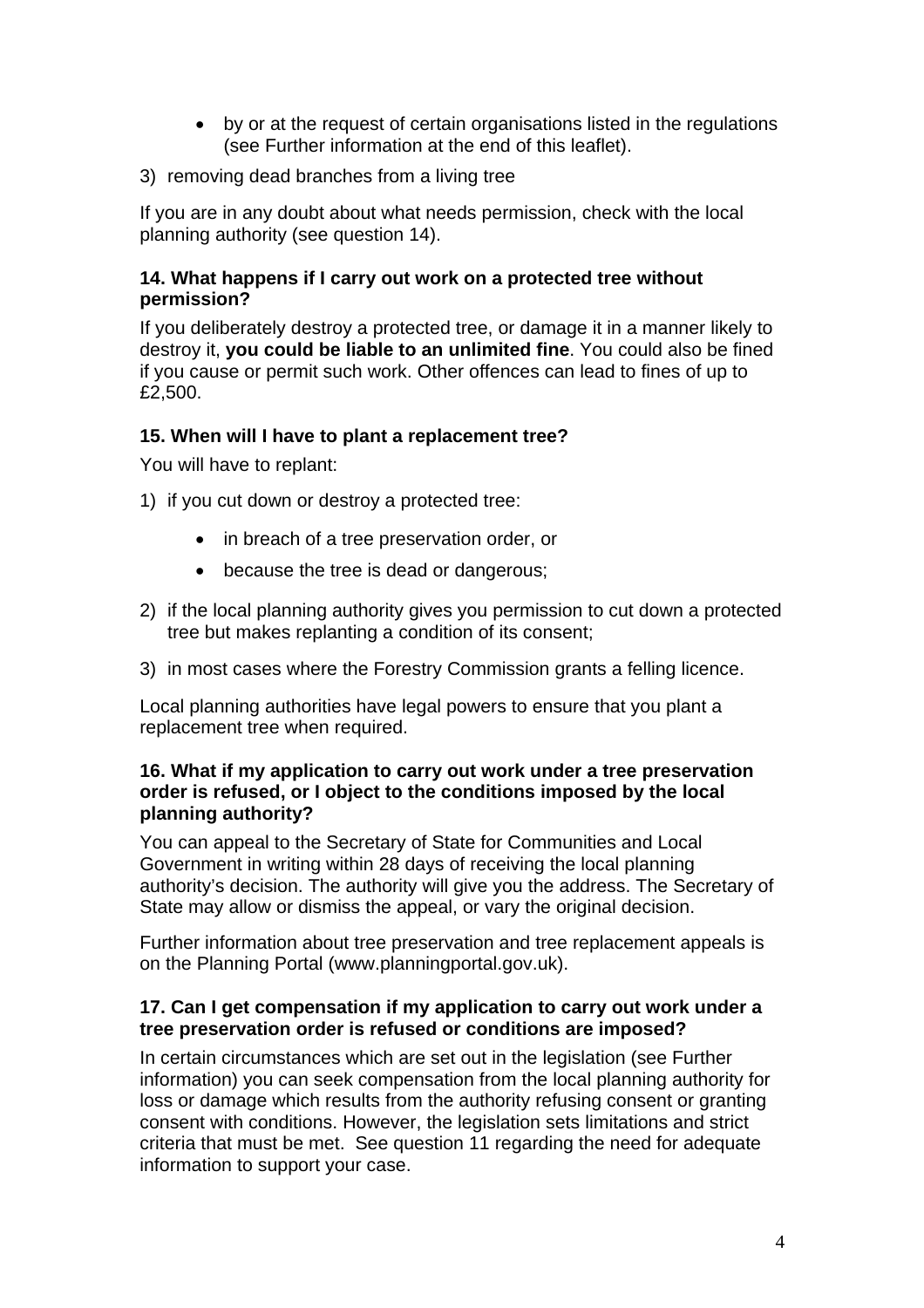Claims should be sent to the local planning authority within 12 months of its decision, or within 12 months of the Secretary of State's decision if you appealed.

#### **18. How are trees protected in a conservation area?**

Normal tree preservation order procedures apply if a tree in a conservation area is already protected by a tree preservation order. But if a tree in a conservation area is not covered by an order, you have to give written notice (by letter or email) of proposed work to the local planning authority, describing what you want to do, at least six weeks before the work starts. This gives the authority an opportunity to consider protecting the tree with a tree preservation order.

You do not need to give notice of work on a tree in a conservation area less than 7.5 centimetres in diameter, measured 1.5 metres above the ground (or 10 centimetres if thinning to help the growth of other trees).

The answer to question 14 also applies to trees in conservation areas, so if you are not sure about what you should do, check with the local planning authority.

#### **19. How are trees on development sites affected?**

They can be protected by a tree preservation order or by a condition attached to a planning permission, or both. A planning condition may also require trees to be planted, which may then be protected by a tree preservation order.

#### **20. Can I stop planning permission being granted – or prevent approved development being carried out – by getting a tree preservation order imposed on trees on the site?**

No. A tree preservation order does not prevent planning permission being granted. But a local planning authority will consider the risk to protected trees when deciding planning applications.

Once detailed planning permission is granted, felling that is directly required to enable the development to go ahead may be carried out.

#### **21. Can I carry out work on protected trees which are in the way of proposed development?**

You can only cut down or cut back protected trees if they are directly in the way of development which is about to start and for which detailed planning permission has been granted.

If you have outline planning permission or if the development does not require planning permission (a small home extension, for example) you must still apply to the local planning authority for permission under the tree preservation order in the normal way.

If you are in any doubt about what is required, check with the local planning authority (see question 14).